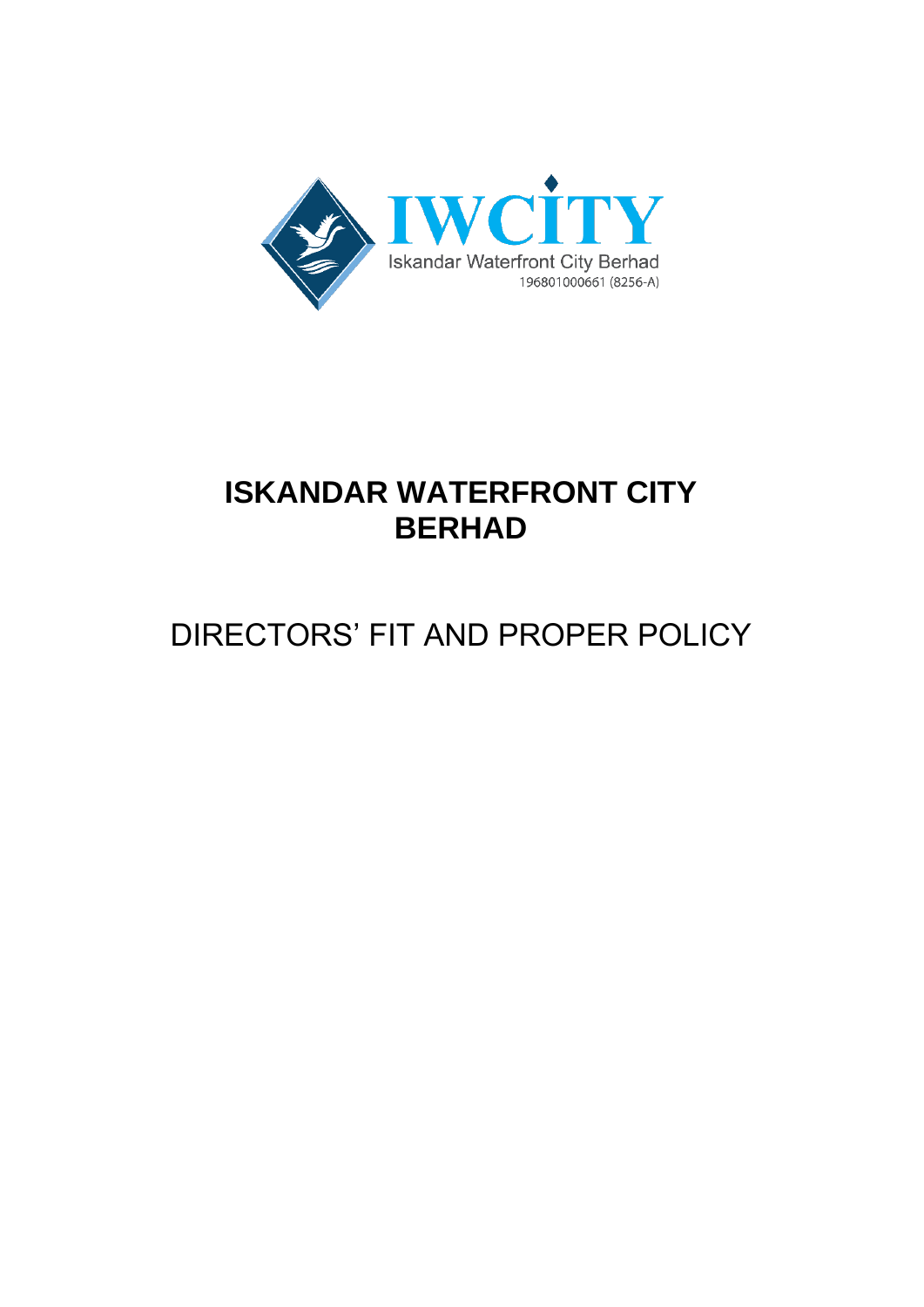### **Contents**

| 4. NON DISCLOSURE OF SENSITIVE AND CONFIDENTIAL INFORMATION 6 |  |
|---------------------------------------------------------------|--|
|                                                               |  |
|                                                               |  |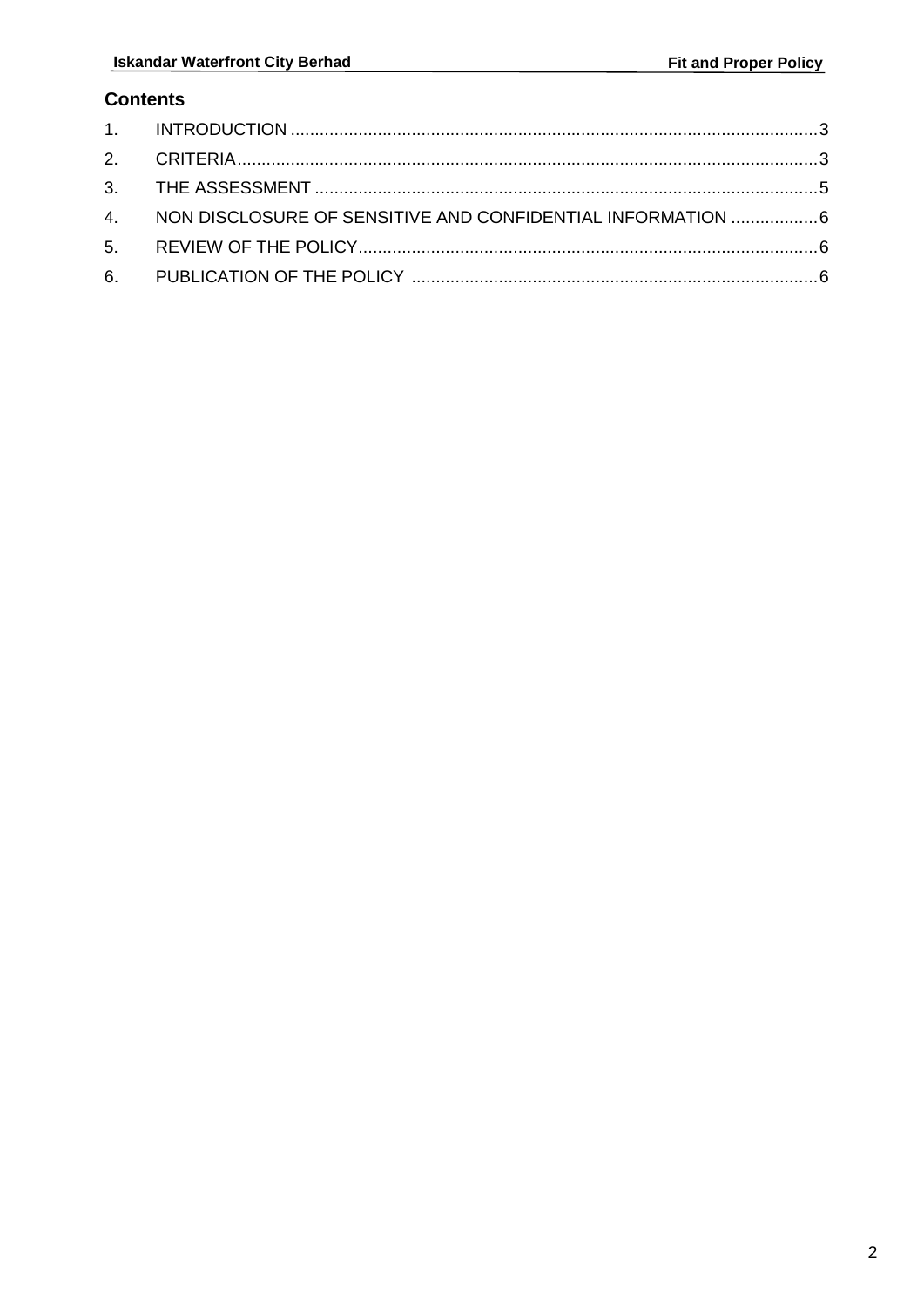#### <span id="page-2-0"></span>**1. INTRODUCTION**

- 1.1 Iskandar Waterfront City Berhad ("**IWCity** or the **Company**") has adopted the Directors' Fit and Proper Policy to ensure a formal, rigorous and transparent process for the appointment and re-appointment of Directors on the Board of Company and its subsidiaries.
- 1.2 In formulating this policy, the Company is obliged to comply with the requirements contained in the Main Market Listing Requirements ("MMLR") of Bursa Malaysia Securities Berhad ("Bursa Malaysia") and other applicable rules and regulations to ensure compliance with other obligations imposed.
- 1.3 The policy is to ensure that each of the Directors has the character, experience, integrity, competence and time to effectively discharge his/her role as a Director of the Company and its subsidiaries ("the Group").
- 1.4 The policy serves as a guide to the Board of Directors ("the Board") and the Nomination Committee ("NC") in their review and assessment of candidates that are to be appointed onto the Board as well as Directors who are seeking for election or re-election.

#### <span id="page-2-1"></span>**2. CRITERIA**

2.1 The fit and proper criteria of a Director include but not limited to the following:

#### 2.1.1 Character and Integrity

- (i) Probity
	- is compliant with legal obligations, regulatory requirements and professional standards, where applicable; and
	- has not been obstructive, misleading or untruthful in dealings with regulatory bodies or a court of law.

#### (ii) Personal integrity

- has not perpetrated or participated in any business practices which are deceitful, oppressive, improper (whether unlawful or not), or which otherwise reflect discredit on his professional conduct;
- service contract (i.e. in the capacity of Management or Director) had not been terminated in the past due to concerns on personal integrity; and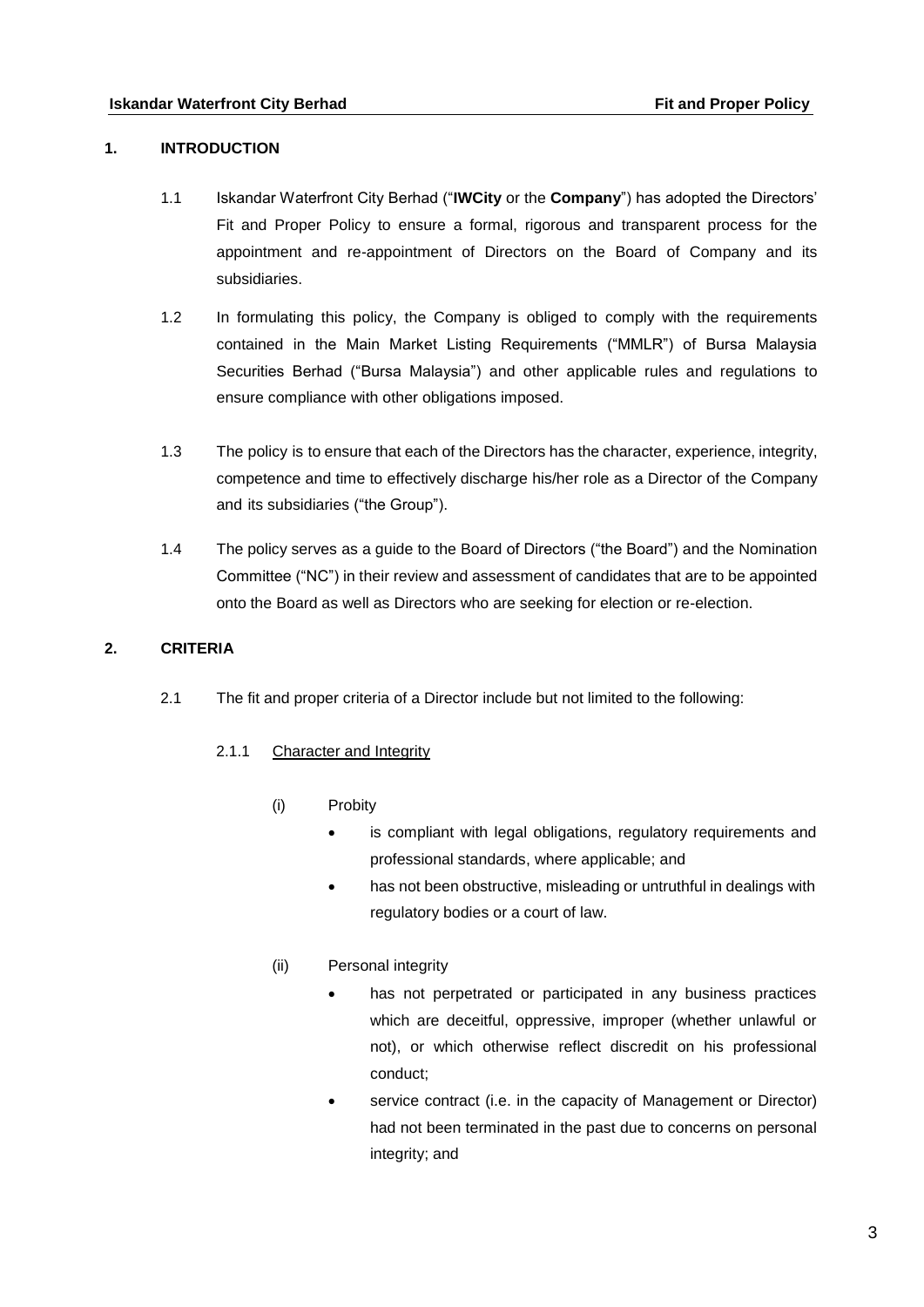- has not abused other positions (i.e. political appointment) in a manner that contravenes the principles of good governance.
- (iii) Financial integrity
	- manages personal debts or financial affairs satisfactorily; and
	- demonstrates ability to fulfil personal financial obligations as and when they fall due.
- (iv) Reputation
	- is of good repute in the financial and business community;
	- has not been the subject of civil or criminal proceedings or enforcement action, in managing or governing an entity for the past 10 years; and
	- has not been substantially involved in the management of a business or company which has failed, where that failure has been occasioned in part by deficiencies in that management.

#### 2.1.2 Experience and competence

- (i) Qualifications, training and skills
	- possesses education qualification that is relevant to the skill set that a Director is earmarked to bring to bear onto the Board (i.e. a match to the Board skill set matrix);
	- has a considerable understanding on the business and workings of a corporation;
	- possesses general management skills as well as understanding of corporate governance and appreciation of sustainability issues;
	- keeps knowledge current based on continuous professional development; and
	- possesses leadership capabilities and a high level of emotional intelligence.
- (ii) Relevant experience and expertise
	- possesses relevant experience and expertise with due consideration given to past length of service, nature and size of business, responsibilities held, number of subordinates as well as reporting lines and delegated authorities.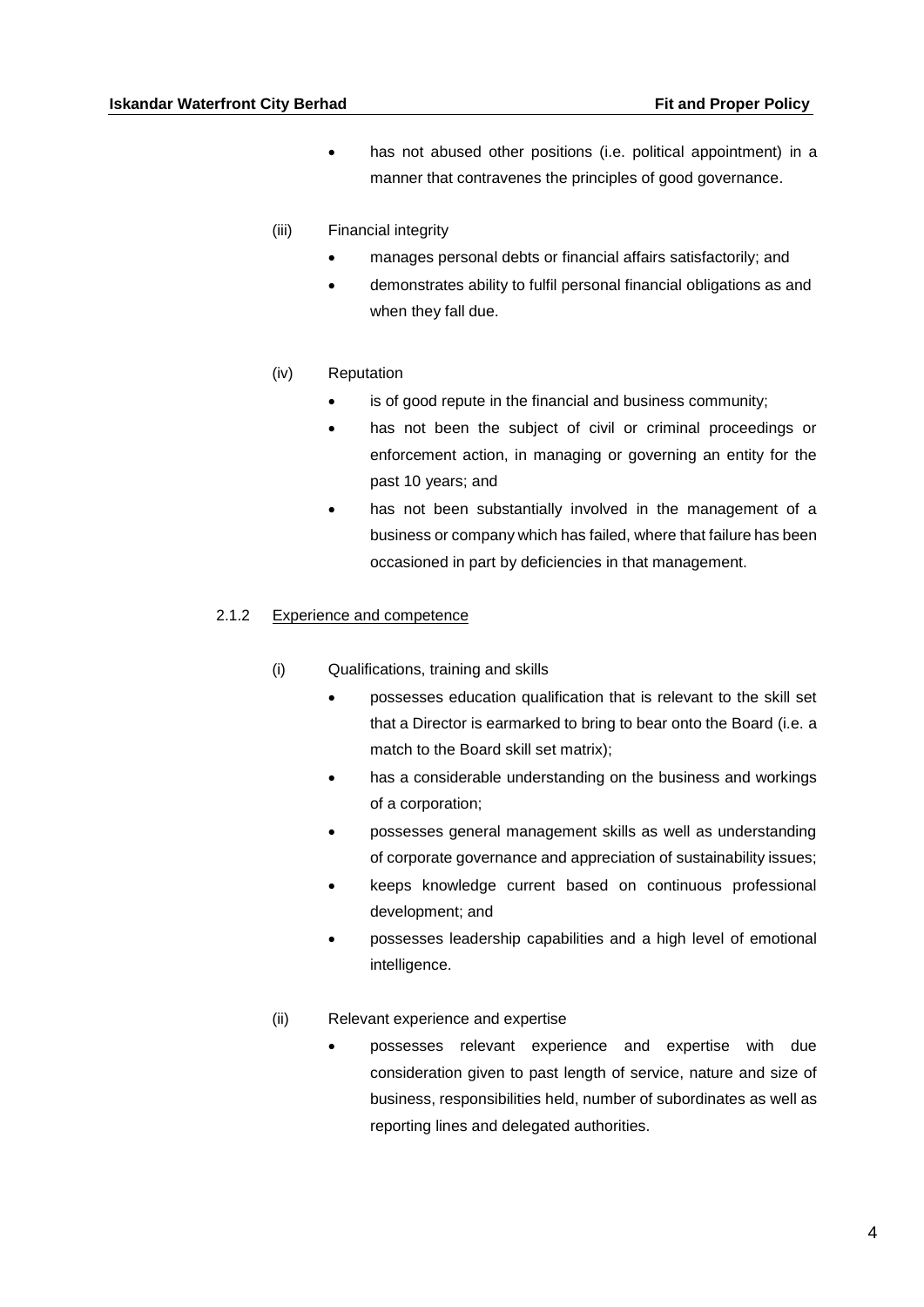- (iii) Relevant past performance or track record
	- had a career of occupying a high-level position in a comparable organisation, and was accountable for driving or leading the organisation's governance, business performance or operations; and
	- possesses commendable past performance record as gathered from the results of the Board effectiveness evaluation.

#### 2.1.3 Time and commitment

- (i) Ability to discharge role having regard to other commitments
	- able to devote time as a Board member, having factored other outside obligations including concurrent board positions held by the Director across listed issuers and non-listed entities (including not-for-profit organisations).
- (ii) Participation and contribution in the Board or track record
	- demonstrates willingness to participate actively in Board activities;
	- demonstrates willingness to devote time and effort to understand the businesses and exemplifies readiness to participate in events outside the boardroom;
	- manifests passion in the vocation of a Director;
	- exhibits ability to articulate views independently, objectively and constructively; and
	- exhibits open mindedness to the views of others and ability to make considered judgment after hearing the views of others

#### <span id="page-4-0"></span>**3. THE ASSESSMENT**

- 3.1 The NC will evaluate candidate(s) for the new appointment as Director(s) based on the fit and proper criteria as spelt out in 2.1 above before recommending to the Board for approval. The candidate is required to complete the Directorship profile, self-declaration form, independence declaration form and any other necessary forms.
- 3.2 For the re-appointment of Directors, the Directors will be evaluated and assessed each person based on the Performance Evaluation Form (Individual Director Self / Peer Evaluation)**.**
- 3.3 The results of the assessments are part of the Company's internal documents and shall not be disclosed or provided to any other party.